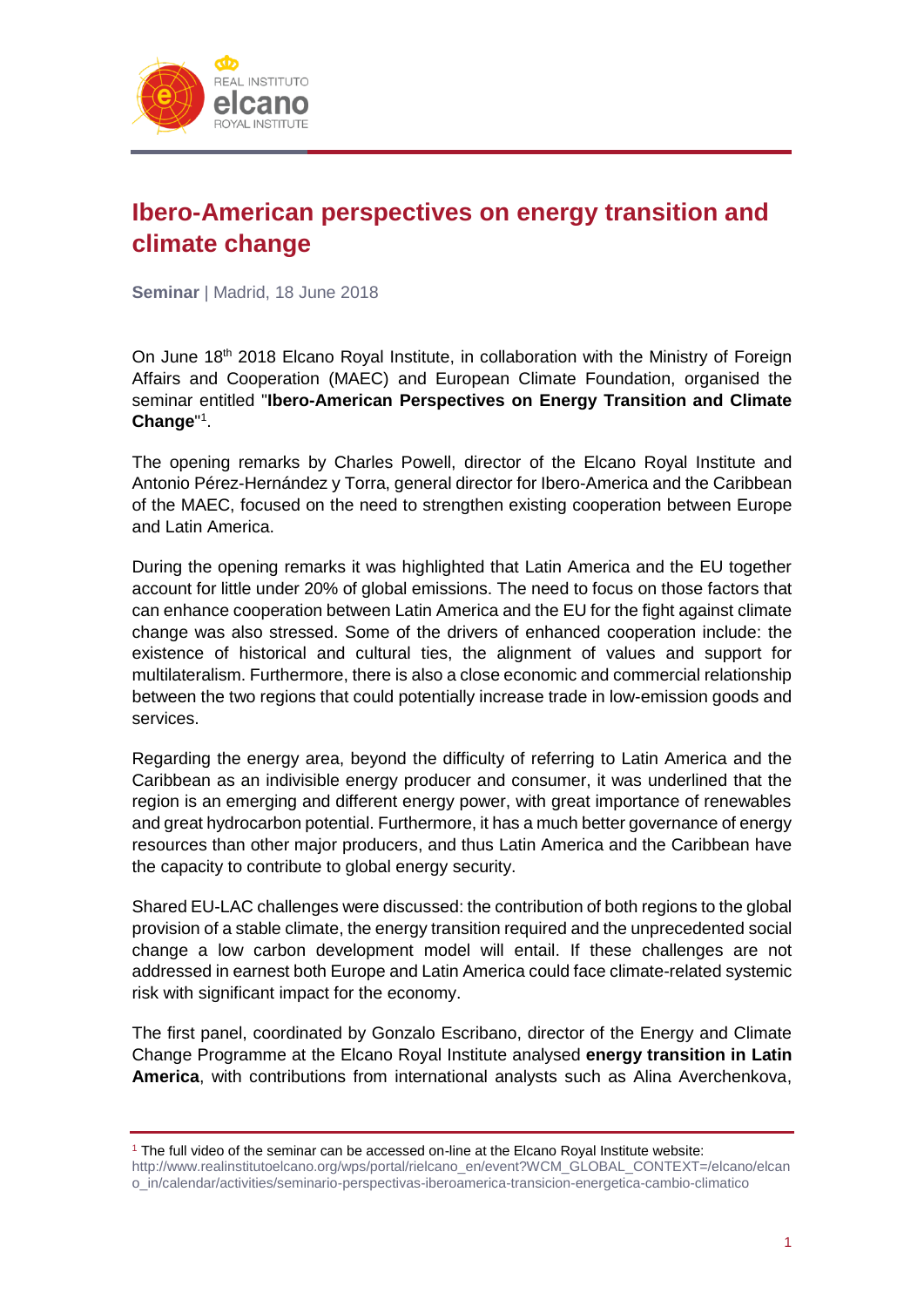from the Grantham Research Institute- London School of Economics; Ruderico Pimentel, from the *Fundação Getúlio Vargas*; Carlos Sallé, director of energy policies and climate change at Iberdrola, and Antonio Rodríguez, coordinator of the the SUMAS Network and professor at the Autonomous University of the State of Morelos, Mexico.

The panel highlighted the **global nature of climate change and energy problems**, emphasizing the need to develop multilateral strategies and mechanisms with the aim of promoting **regional integration**. That is, to have all available resources in order to maximize opportunities through research and the integration of renewable energies. Therefore, progress must be achieved on energy integration in both Europe and Latin America, starting by cooperating in the environmental, economic and social sustainability of Latin American energy development at a regional level. At a global level, it is essential to cooperate in the provision of global public goods such as the fight against climate change, energy security, the SDGs and the good governance of energy resources.

Secondly, the speakers pointed out the need to create a balanced discourse between **business and regulatory elements** that could help foster a low carbon energy transition. In this regard, there have been significant developments in climate change frameworks and energy transition laws over the last twenty years, and Latin America has played an important role in the uptake of ambitious climate action. In fact, México adopted the General Law on Climate Change in 2012, following the example of the UK that had passed its Climate Change Act in 2008 which established a long-term framework for climate action and the governance set-up to deliver the deep decarbonisation goals. Mexico was followed by Honduras in 2014, which passed a decree establishing institutional structures to provide the country with the capacity to implement climate change policy. On the other hand, Paraguay and Peru have also implemented national climate change laws. Chile is also expected to pass its climate change law soon, which is considering creating an independent climate change committee *à la* UK, and which will strive to provide a boost to Chile's energy transition.

**Climate education and awareness** were also discussed in the first panel. One of the key outcomes of increased education and awareness is the creation of a fertile environment for behavioural change. Better education and awareness can also be conducive to the better use of resources and to increasing energy security. Lastly, the speakers pointed out the need for a **fiscal reform** that would entail the internalisation of the externalities caused by greenhouse gas (GHG) emissions as well as the adherence to the polluter pays principle. As Carlos Sallé mentioned, this is the perfect time for the decarbonisation to take place, because "*the cost of decarbonisation is lower than the cost of non-decarbonisation*". It should also be noted that capital markets will have an impact, introducing very significant pressure on agents that do not decarbonize their business strategies. For example, through the ["Climate Action 100+ initiative"](http://www.climateaction100.org/) investors are working with large GHG emitters so that companies improve climate governance, reduce their emissions and provide information on their exposure to carbon risks. This initiative involves a large number of investors such as Allianz, AXA, BNP, Deutsche Asset Management, as well as other members, developing a list of targets, using Carbon Disclosure Project (CDP) data on the direct and indirect emissions of companies connected with the use of their products.

The second panel analysed **climate action after the Paris Agreement**. Guy Edwards, co-director of the Climate and Development Lab at Brown University, Valentina Martínez